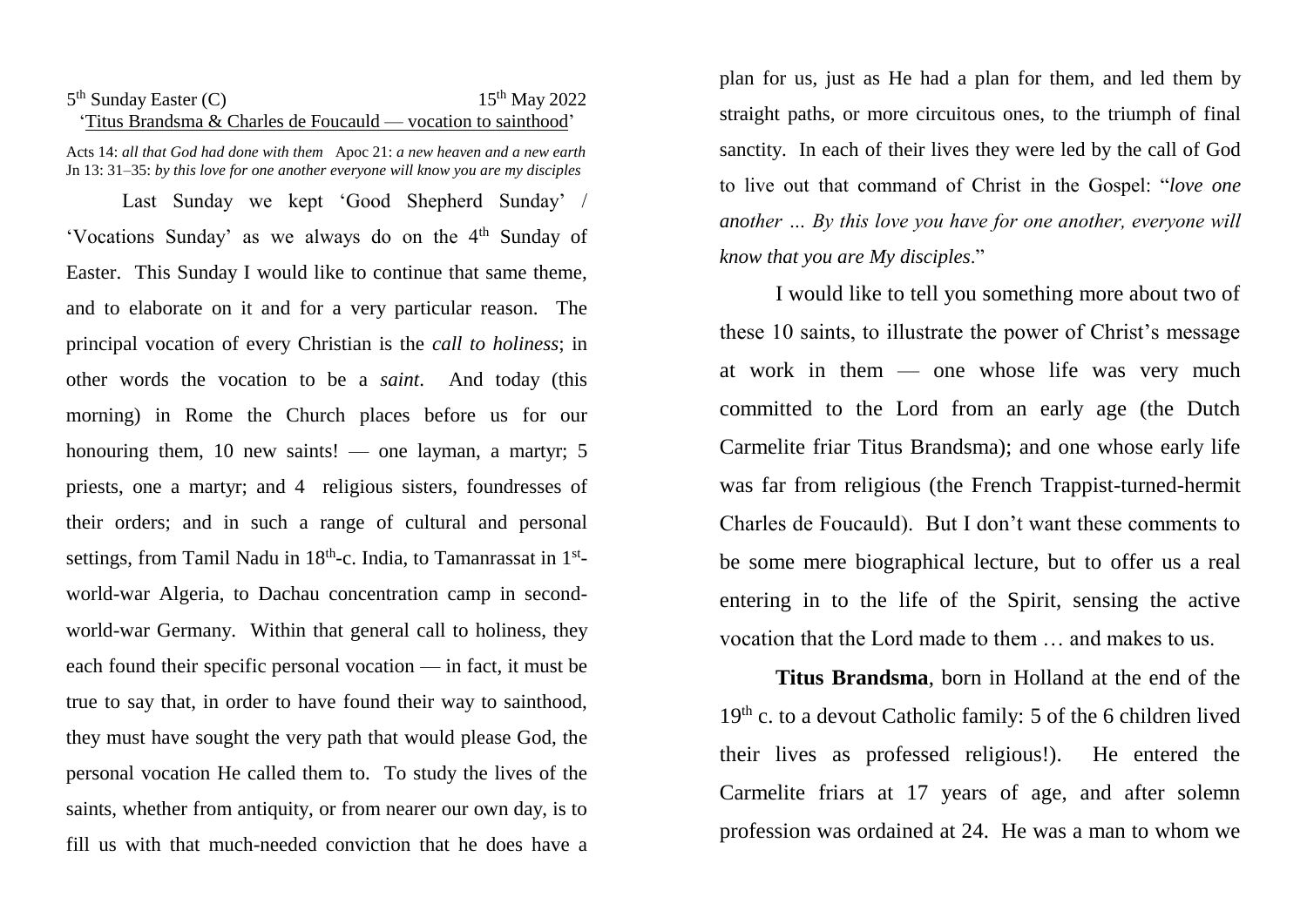can easily relate as university students — his *forte* was academic study, writing, lecturing, especially in philosophy and mysticism; he devoted himself to Catholic journalism, and helped found the new Catholic University of Nijmegen. But the great clash came with the rise of Nazism in the late 1930s, which he resisted strongly. He refused to allow his Catholic journals to publish any pro-Nazi adverts or propaganda, and urged others, both Catholics and others working in the press to resist these pressures also. When Holland was overrun by the Nazis in 1940, he was of course an immediate target, but he continued to speak out boldly, encouraging the Dutch bishops to condemn the persecution of Jews and other gross violations of human rights by the occupiers. By 1942 he had been taken into custody, and after incarceration in concentration camps in Holland was then transferred to Dachau, where from June to July he was subjected to biological experimentation, and finally killed by lethal injection on  $26<sup>th</sup>$  July. He prayed for the nurse who injected him, and left her his rosary beads — some

years later she came back to the faith and was able to give testimony as to his sanctity and holy actions at the end of his 61 yrs of life and 44 yrs of Carmelite life. His life and ministry of witness led to a strong denunciation of the deportation of Jews by the Dutch bishops, even though this led to an even harsher treatment of Dutch Catholics by the Nazi occupiers.

A learned and bookish man, an academic and a writer, Titus Brandsma had a 'calling within a calling' little might he ever have imagined, when he joined the Carmelites at 17, the supreme sacrifice he would be called on to make, in faithfulness to the Gospel of Jesus's outspoken care for our every neighbour in need. Seeking to do God's will from his teenage years meant that, when evil encroached, he was in place, ready and waiting to be called by God to new levels of courage and sanctity. Perhaps that's the key lesson from Titus Brandsma, to devote ourselves to hearing God's call from our earliest age. It's not strange to be called clearly by God into ministry as a child or teenager. If we dedicate ourselves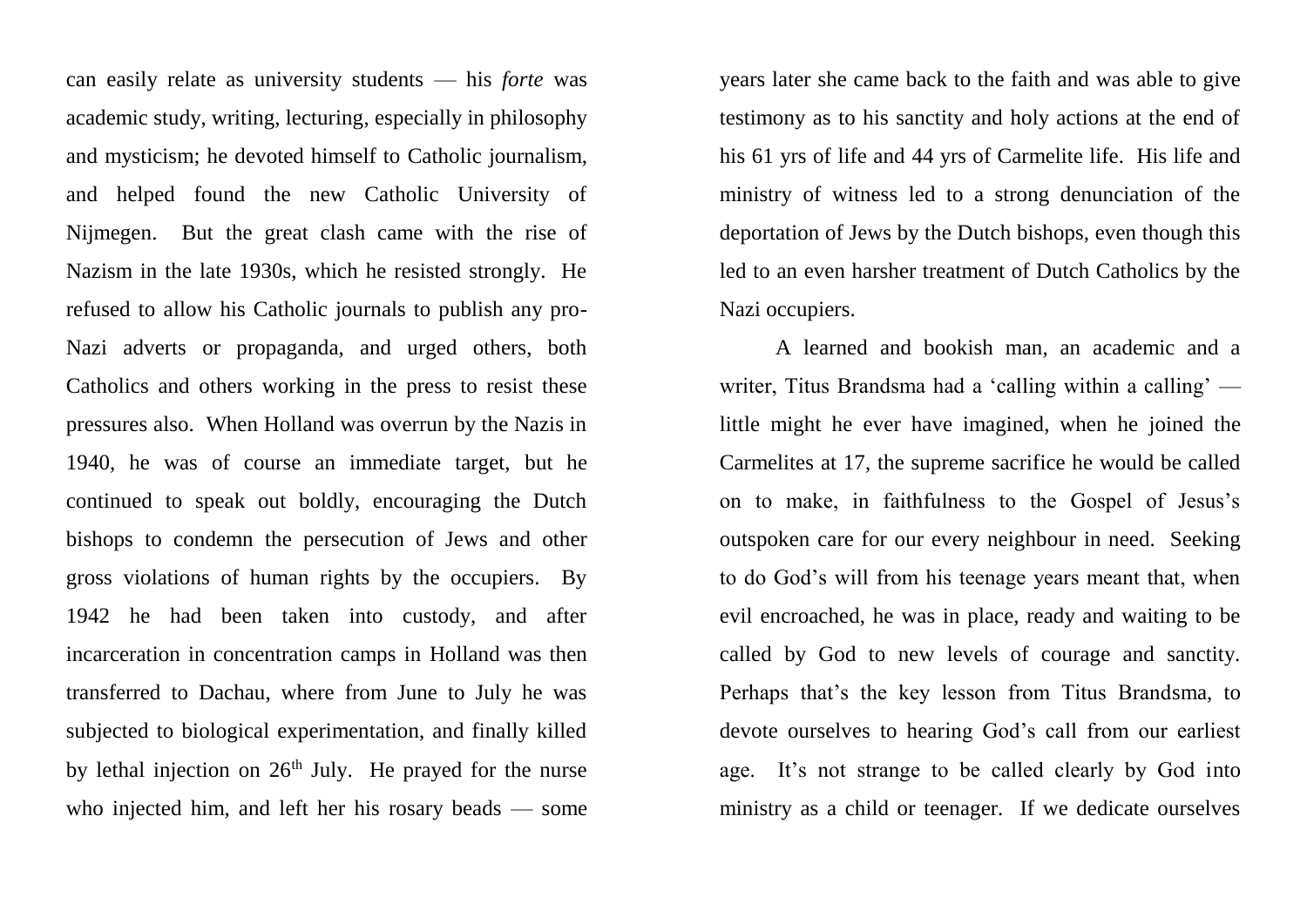even now — as students, as young people — to nurturing holiness, and to seeking to hear and do God's will *now*, not putting it off, then God can make something great of us in His sight, a saint who will lead many to God, … a martyr of sorts, who sacrifice participation in anything of the immoral temptations of secular life, in order to be at the disposition of the Spirit, to do whatever good He has planned for you, … *now*!

The  $2<sup>nd</sup>$  of the new saints raised to the altars this morning that I want to speak about had a life really quite different to that of St Titus Brandsma. He is **St Charles de Foucauld**, who lived about 25 yrs earlier than Titus Brandsma. His early life was far from settled, though born a French viscount, and rather quickly far from religious. Orphaned young, and abandoning Catholic practice at secondary school, he then entering a military academy: he had plenty of inherited money, but few morals, and his life could well be described as one of debauchery in those first years as a soldier. But being assigned to North Africa as a soldier began a recovery of his life, as he started to be

fascinated by the seriousness with which the Algerians lived out their Islamic practice. In due course he resigned from the army, left the barracks, and began a 6-yr period of journeying — Morocco, the Sahara, Palestine — which he recorded in great detail, and was honoured as a geographer. But this new existence of his as a traveller had begun a great process of personal exploration, and soon afterwards he entered the severe Trappist order — Cistercians of the Strict Observance — in France and later on the Turkish-Syrian border, but even this rigorous lifestyle no longer was sufficient for the calling to asceticism that he was experiencing. He transferred to living in some poverty in Nazareth, and then in due course after seeking ordination at the age of 43 he found his true home back in the Algerian outback, near Tamanrasset, on a bare plateau at almost 3000m altitude. With his bare hands he constructed a hermitage, began to get to know the local Moslem population, mastered their Touareg language and culture and wrote up a grammar and French–Touareg dictionary. His life as a hermit was severe, based on long hours of